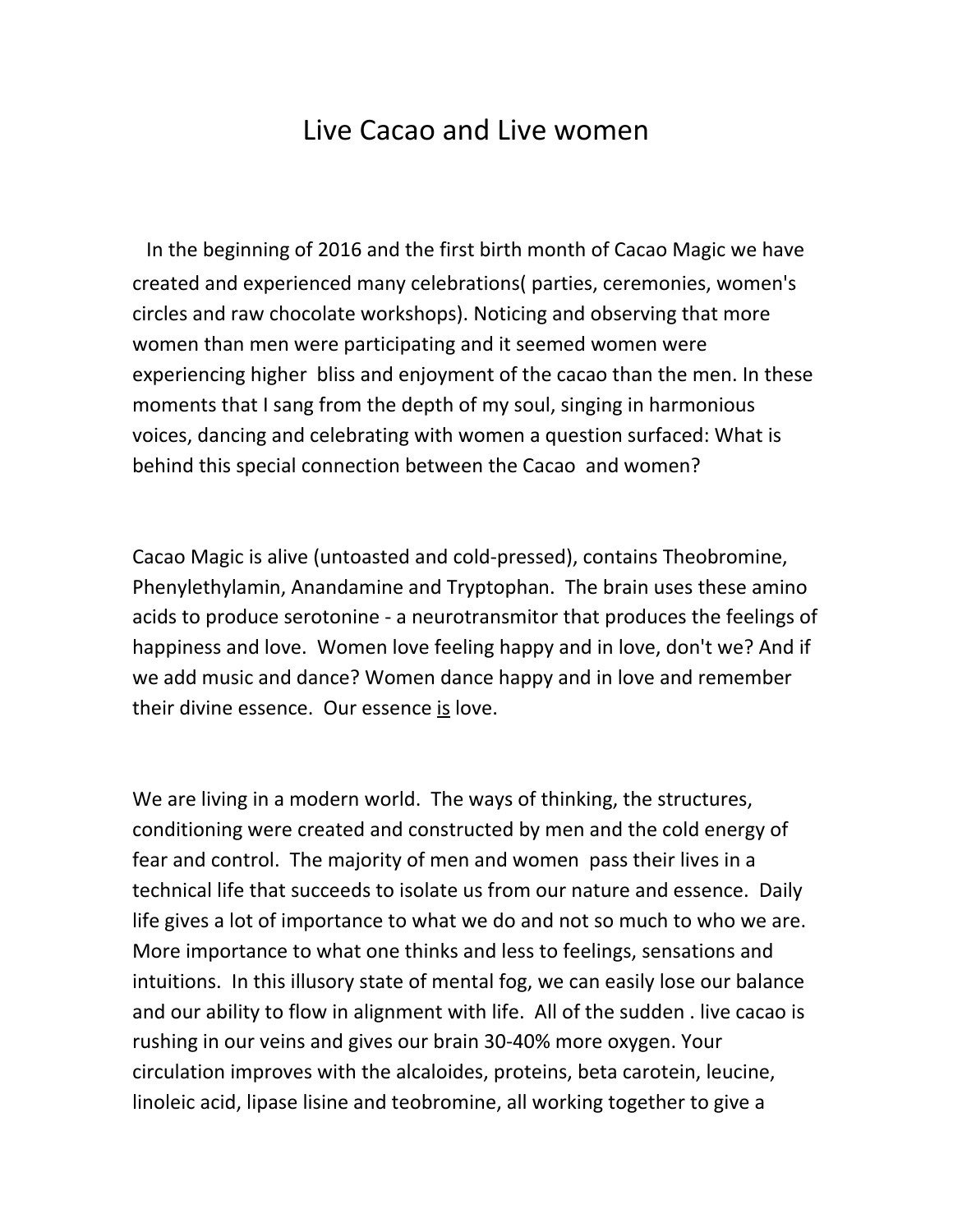yummy push to feeling a better health, well-being and genuine mental health. We feel expanded and see beyond our daily limits, we succeed to love ourselves. We feel free to sing with our full voice, in public! Dance with all our body and communicate honestly and clearly without filters of social conditioning. Radiating your pure light, innocent and powerful.

In these modern times with overfilled schedules and spending so much time in front of screens, we feel emotionally alone in front of the pressure to constantly succeed - better relationships, better sex, better bodies, better careers. The chromium in the live Cacao relaxes - destresses the body. The high content of Magnesium relaxes the muscles, the digestion and the hormones are balanced when a woman ingests raw cacao. It is the wish of all women to feel relaxed, healthy, full of life and in a deep connection with themselves.

A woman with her cycles, fertility and the gift of giving birth to other lives y closer to the essence of the world. It's easier for her to expand herself with the medicinal cacao. Feeling the pure love and the connection to all beings. She knows in her cells that it is her birthright to be supported by creation and vibrate 100% the highest frequency she can.

Vibrating at a high frequency is about being in tune with your heart, mind and spirit. A high vibe woman is excited about her dreams , her sensual body, and its unique place in this world. She is deeply connected with playful expression , her wildness and instinct. This potential is found in all women , and life and cacao are calling us women to allow ourselves to be juicy , soft, able to awaken deeper and deeper into ourselves, so we can live a more satisfying life : first for us , then for everyone

True creation is not the modern world. True creation is what lives and grows in nature. Look at the abundance that grows constantly and infinitely in nature. when we open up to receive the gifts of the cacao spirit it lets us feel and see the world in a different way. The game of magic and abundance begins full tilt. The cacao creates the time and space to nourish our bodies and souls. Let us remember that we are unique, divine, full of joy and love for